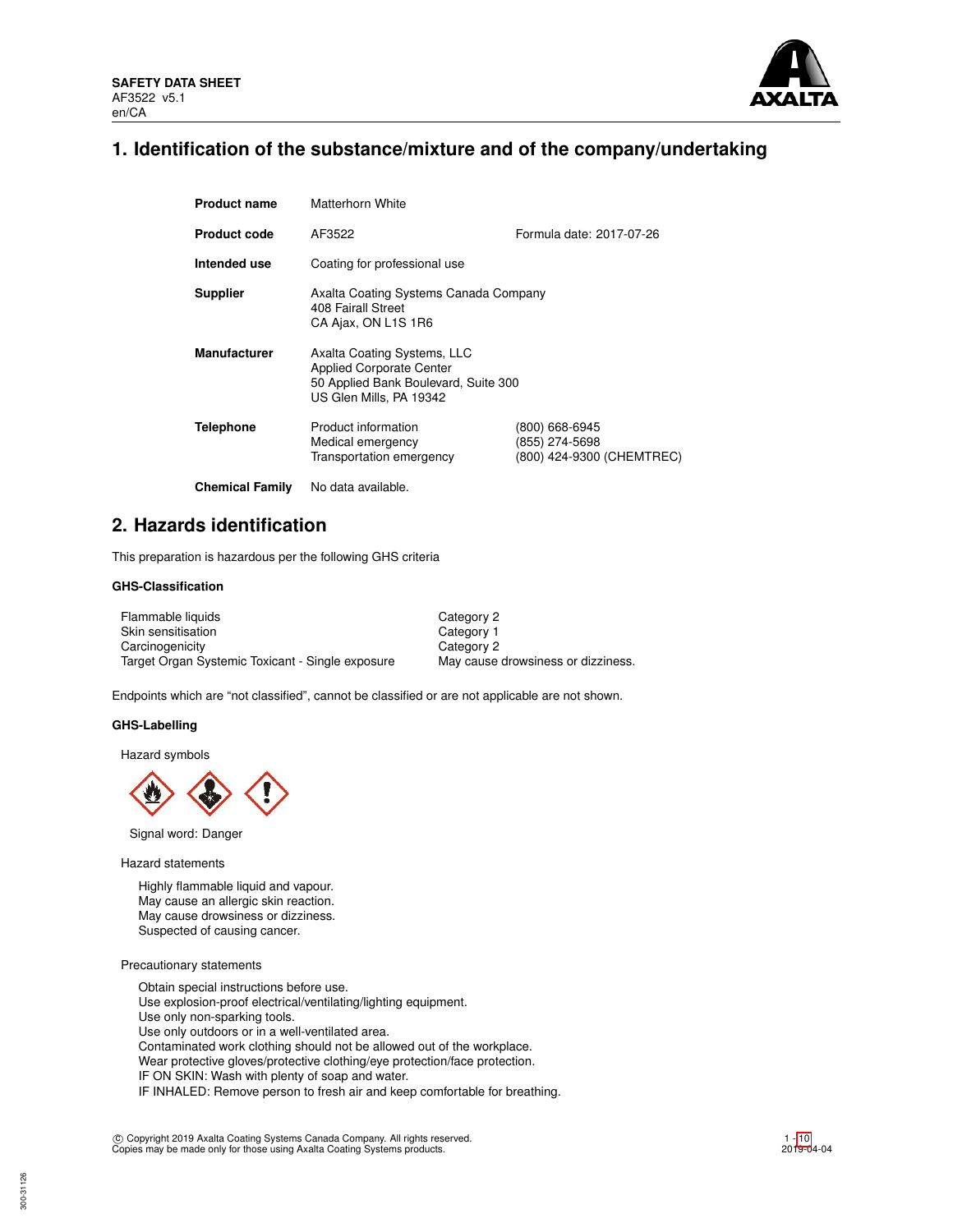

Specific treatment (see supplemental first aid instructions on this label). If skin irritation or rash occurs: Get medical advice/ attention. Wash contaminated clothing before reuse. Store in a well-ventilated place. Keep container tightly closed. Store locked up. Dispose of contents/container in accordance with local regulations. Keep away from heat, hot surfaces, sparks, open flames and other ignition sources. No smoking. Ground and bond container and receiving equipment. Take action to prevent static discharges. Avoid breathing dust/ fume/ gas/ mist/ vapours/ spray. IF ON SKIN (or hair): Take off immediately all contaminated clothing. Rinse skin with water or shower.

## **Other hazards which do not result in classification**

Intentional misuse by deliberately concentrating and inhaling the contents may be harmful or fatal.

**The following percentage of the mixture consists of ingredient(s) with unknown acute toxicity:** 1.2 %

## **3. Composition/information on ingredients**

Mixture of synthetic resins, pigments, and solvents

### **Components**

| CAS-No.       | Chemical name                                                             | Concentration |
|---------------|---------------------------------------------------------------------------|---------------|
| 13463-67-7    | Titanium dioxide                                                          | 32.9%         |
| 123-86-4      | Butyl acetate                                                             | $10 - 30%$    |
| 110-43-0      | Methyl amyl ketone                                                        | $3 - 7%$      |
| $98 - 56 - 6$ | 4-chlorobenzotrifluoride                                                  | 1 - 5%        |
| 67-64-1       | Acetone                                                                   | 1 - 5%        |
| 763-69-9      | Ethyl 3-ethoxy propionate                                                 | 1 - 5%        |
| 41556-26-7    | $\text{Bis}(1,2,2,6,6\text{-}pentamethyl-4-piperidinyl)$<br>seba-<br>cate | $0.1 - 1.0\%$ |
| 82919-37-7    | Decanedioic acid, methyl 1,2,2,6,6-pentamethyl-<br>4-piperidinyl ester    | $0.1 - 1.0\%$ |
| 1445-45-0     | Trimethyl orthoacetate                                                    | $0.1 - 1.0\%$ |

Actual concentration ranges withheld as a trade secret. Non-regulated ingredients 30 - 40%

## **4. First aid measures**

#### **Eye contact**

Remove contact lenses. Irrigate copiously with clean, fresh water for at least 15 minutes, holding the eyelids apart. Seek medical advice.

## **Skin contact**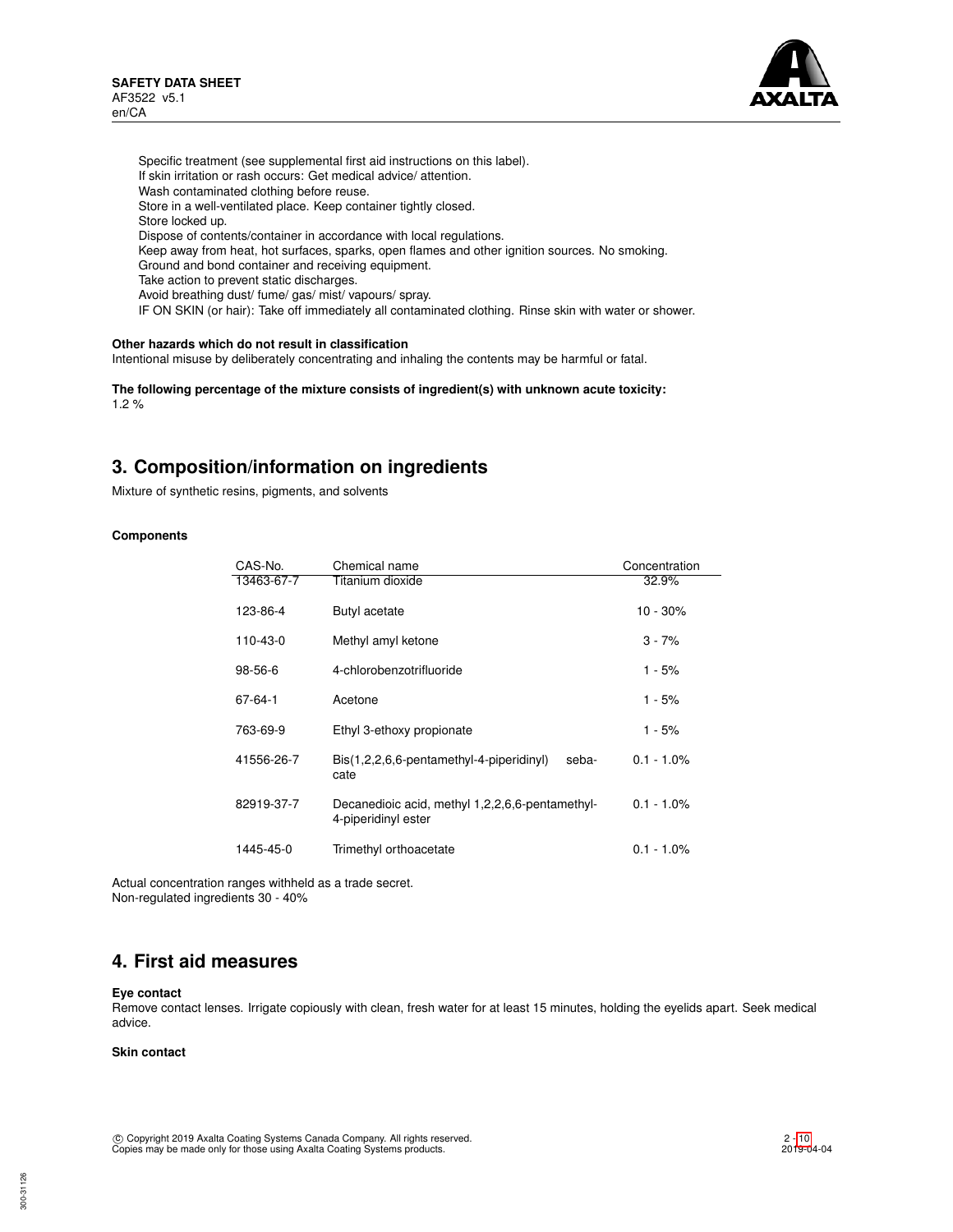

Do NOT use solvents or thinners. Take off all contaminated clothing immediately. Wash skin thoroughly with soap and water or use recognized skin cleanser. If skin irritation persists, call a physician.

#### **Inhalation**

Avoid inhalation of vapour or mist. Move to fresh air in case of accidental inhalation of vapours. If breathing is irregular or stopped, administer artificial respiration. If unconscious place in recovery position and seek medical advice. If symptoms persist, call a physician.

#### **Ingestion**

If swallowed, seek medical advice immediately and show this safety data sheet (SDS) or product label. Do NOT induce vomiting. Keep at rest.

#### **Most Important Symptoms/effects, acute and delayed**

#### **Inhalation**

May cause nose and throat irritation. May cause nervous system depression characterized by the following progressive steps: headache, dizziness, nausea, staggering gait, confusion, unconsciousness. Reports have associated repeated and prolonged overexposure to solvents with permanent brain and nervous system damage. If this product mixed with an isocyanate activator/hardener (see SDS for the activator), the following health effects may apply: Exposure to isocyanates may cause respiratory sensitization. This effect may be permanent. Symptoms include an asthma-like reaction with shortness of breath, wheezing, cough or permanent lung sensitization. This effect may be delayed for several hours after exposure. Repeated overexposure to isocyanates may cause a decrease in lung function, which may be permanent. Individuals with lung or breathing problems or prior reactions to isocyanates must not be exposed to vapors or spray mist of this product.

#### **Ingestion**

May result in gastrointestinal distress.

#### **Skin or eye contact**

May cause irritation or burning of the eyes. Repeated or prolonged liquid contact may cause skin irritation with discomfort and dermatitis. If this product is mixed with an isocyanate, skin contact may cause sensitization.

#### **Indication of Immediate medical attention and special treatment needed if necessary**

No data available on the product. See section 3 and 11 for hazardous ingredients found in the product.

## **5. Firefighting measures**

#### **Suitable extinguishing media**

Universal aqueous film-forming foam, Carbon dioxide (CO2), Dry chemical

## **Extinguishing media which shall not be used for safety reasons**

High volume water jet

## **Hazardous combustion products**

CO, CO2, smoke, and oxides of any heavy metals that are reported in "Composition, Information on Ingredients" section.

#### **Fire and Explosion Hazards**

Flammable liquid. Vapor/air mixture will burn when an ignition source is present.

#### **Special Protective Equipment and Fire Fighting Procedures**

Full protective flameproof clothing should be worn as appropriate. Wear self-contained breathing apparatus for firefighting if necessary. In the event of fire, cool tanks with water spray. Do not allow run-off from fire fighting to enter public sewer systems or public waterways.

## **6. Accidental release measures**

### **Procedures for cleaning up spills or leaks**

Ventilate area. Remove sources of ignition. Prevent skin and eye contact and breathing of vapor. If the material contains, or is mixed with an isocyanate activator/hardener: Wear a positive-pressure, supplied-air respirator (NIOSH approved TC-19C), eye protection, gloves and protective clothing. Pour liquid decontamination solution over the spill and allow to sit at least 10 minutes. Typical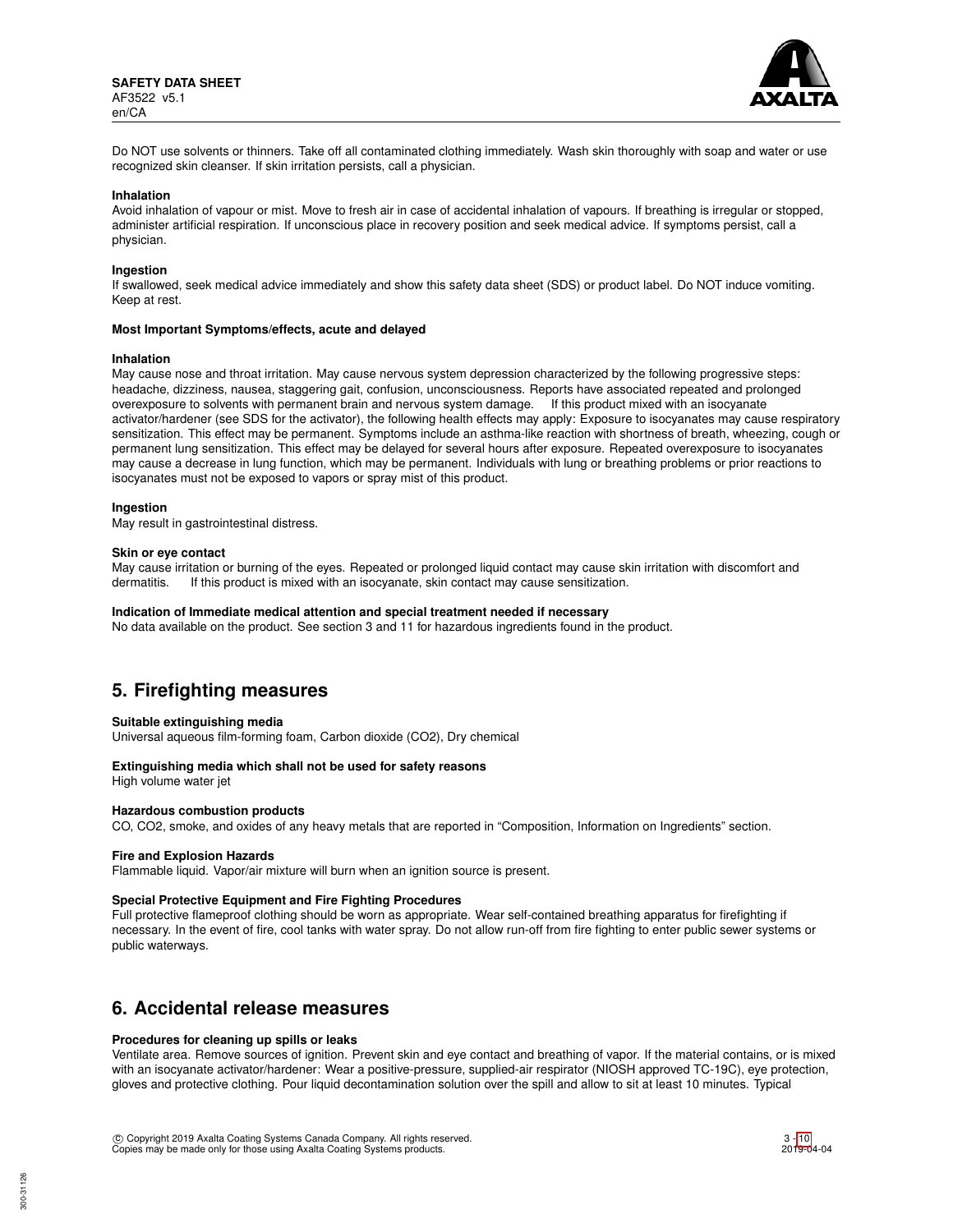

decontamination solutions for isocyanate containing materials are: 20% Surfactant (Tergitol TMN 10) and 80% Water OR 0 -10% Ammonia, 2-5% Detergent and Water (balance) Pressure can be generated. Do not seal waste containers for 48 hours to allow C02 to vent. After 48 hours, material may be sealed and disposed of properly. If material does not contain or is not mixed with an isocyanate activator/hardener: Wear a properly fitted air-purifying respirator with organic vapor cartridges (NIOSH approved TC-23C), eye protection, gloves and protective clothing. Confine, remove with inert absorbent, and dispose of properly.

### **Environmental precautions**

Do not let product enter drains. Notify the respective authorities in accordance with local law in the case of contamination of rivers, lakes or waste water systems.

# **7. Handling and storage**

## **Precautions for safe handling**

Observe label precautions. Keep away from heat, sparks, flame, static discharge and other sources of ignition. VAPORS MAY CAUSE FLASH FIRE. Close container after each use. Ground containers when pouring. Do not transfer contents to bottles or unlabeled containers. Wash thoroughly after handling and before eating or smoking. Do not store above 49 °C (120 °F). If material is a coating: do not sand, flame cut, braze or weld dry coating without a NIOSH approved air purifying respirator with particulate filters or appropriate ventilation , and gloves. Combustible dust clouds may be created where operations produce fine material (dust). Avoid formation of significant deposits of material as they may become airborne and form combustible dust clouds. Build up of fine material should be cleaned using gentle sweeping or vacuuming in accordance with best practices. Cleaning methods (e.g. compressed air) which can generate potentially combustible dust clouds should not be used. During baking at temperatures above 400℃, small amounts of hydrogen fluoride can be evolved; these amounts increase as temperatures increase. Hydrogen fluoride vapours are very toxic and cause skin and eye irritation. Above 430℃ an explosive reaction may occur if finely divided fluorocarbon comes into contact with metal powder (aluminium or magnesium). Operations such as grinding, buffing or grit blasting may generate such mixtures. Avoid any dust buildup with fluorocarbons and metal mixtures.

## **Advice on protection against fire and explosion**

Solvent vapours are heavier than air and may spread along floors. Vapors may form explosive mixtures with air and will burn when an ignition source is present. Always keep in containers of same material as the original one. Never use pressure to empty container: container is not a pressure vessel. The accumulation of contaminated rags may result in spontaneous combustion. Good housekeeping standards and regular safe removal of waste materials will minimize the risks of spontaneous combustion and other fire hazards.

#### **Storage**

#### **Requirements for storage areas and containers**

Observe label precautions. Store in a dry, well ventilated place away from sources of heat, ignition and direct sunlight. No smoking. Prevent unauthorized access. Containers which are opened must be carefully resealed and kept upright to prevent leakage.

#### **Advice on common storage**

Store separately from oxidizing agents and strongly alkaline and strongly acidic materials.

# **8. Exposure controls/personal protection**

#### **Engineering controls and work practices**

Provide adequate ventilation.This should be achieved by a good general extraction and -if practically feasible- by the use of a local exhaust ventilation.If these are not sufficient to maintain concentrations of particulates and solvent vapour below the OEL, suitable respiratory protection must be worn.

#### **National occupational exposure limits**

| CAS-No.    | Chemical name    | Source Time  | Tvpe       | Value     | Note                |
|------------|------------------|--------------|------------|-----------|---------------------|
| 13463-67-7 | Titanium dioxide | OSHA 8 hr    | <b>TWA</b> |           | 15 mg/m3 Total Dust |
| 123-86-4   | Butyl acetate    | ACGIH 15 min | STEL       | 200 ppm   |                     |
|            |                  | ACGIH 8 hr   | TWA        | $150$ ppm |                     |
|            |                  | OSHA 8 hr    | TWA        | $150$ ppm |                     |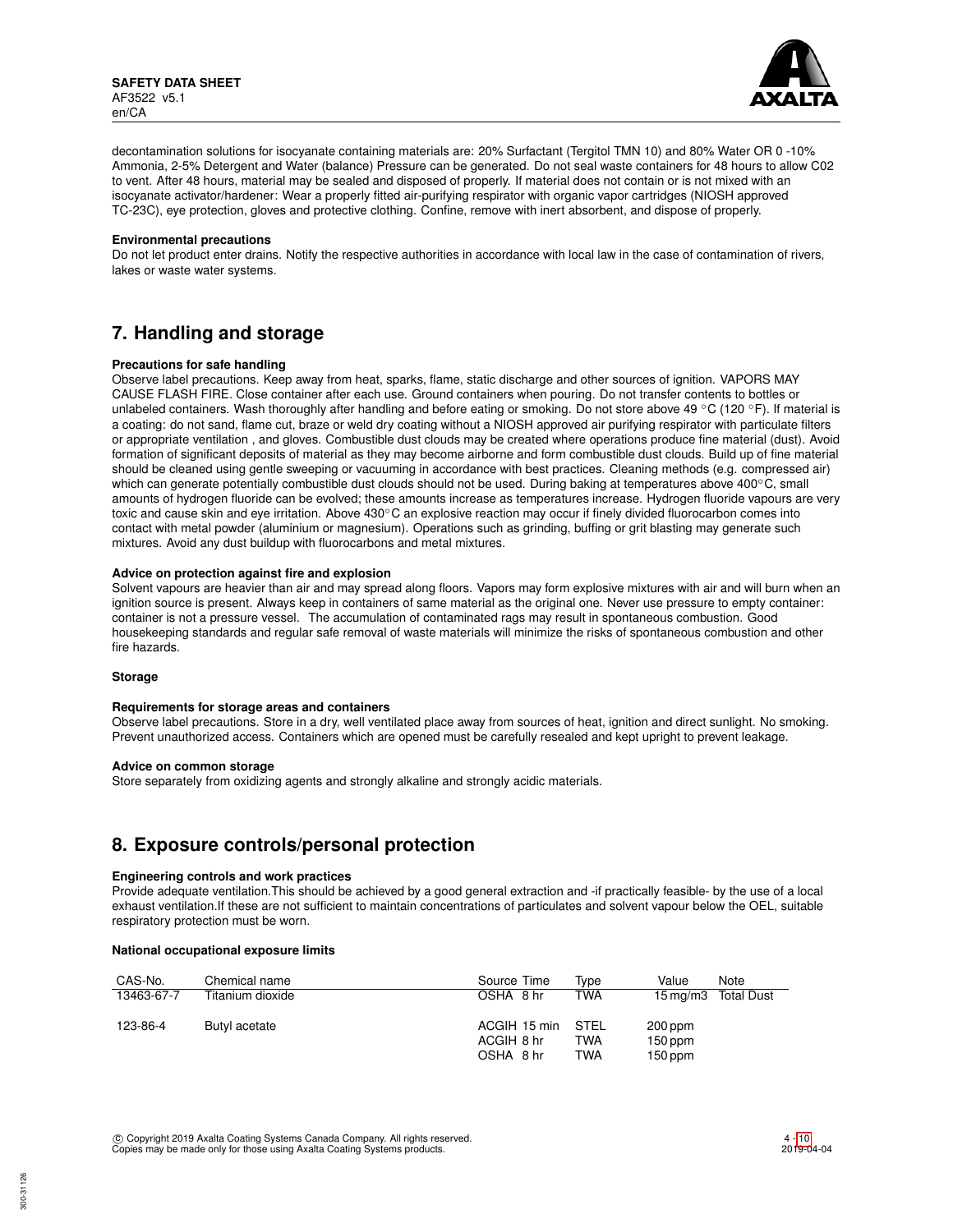**SAFETY DATA SHEET** AF3522 v5.1 en/CA



| CAS-No.  | Chemical name      | Source Time                             | Type                                    | Value                               | Note |
|----------|--------------------|-----------------------------------------|-----------------------------------------|-------------------------------------|------|
| 110-43-0 | Methyl amyl ketone | ACGIH 8 hr                              | <b>TWA</b>                              | 50 ppm                              |      |
|          |                    | OSHA 8 hr                               | <b>TWA</b>                              | $100$ ppm                           |      |
| 67-64-1  | Acetone            | ACGIH 15 min<br>ACGIH 8 hr<br>OSHA 8 hr | <b>STEL</b><br><b>TWA</b><br><b>TWA</b> | 750 ppm<br>$500$ ppm<br>$1,000$ ppm |      |

## **Glossary**

CEIL Ceiling exposure limit

STEL Short term exposure limit

TWA Time weighted average

TWAE Time-Weighted Average

#### **Protective equipment**

Personal protective equipment should be worn to prevent contact with eyes, skin or clothing.

### **Respiratory protection**

Do not breathe vapors or mists. When this product is used with an isocyanate activator/hardener, wear a positive-pressure, supplied-air respirator (NIOSH approved TC-19C) while mixing activator/hardener with paint, during application and until all vapors and spray mist are exhausted. If product is used without isocyanate activator/hardener, a properly fitted air-purifying respirator with organic vapor cartridges (NIOSH TC-23C) and particulate filter (NIOSH TC-84A) may be used. Follow respirator manufacturer's directions for respirator use. Do not permit anyone without protection in the painting area. Refer to the hardener/activator label instructions and SDS for further information. Individuals with history of lung or breathing problems or prior reaction to isocyanates should not use or be exposed to this product if mixed with isocyanate activators/hardeners.

#### **Eye protection**

Desirable in all industrial situations. Goggles are preferred to prevent eye irritation. If safety glasses are substituted, include splash guard or side shields.

## **Skin and body protection**

Neoprene gloves and coveralls are recommended.

#### **Hygiene measures**

Wash skin thoroughly with soap and water or use recognized skin cleanser. Do NOT use solvents or thinners.

#### **Environmental exposure controls**

Do not let product enter drains.

## **9. Physical and chemical properties**

#### **Appearance**

**Form:** liquid **Colour:** white

| Flash point                                                                                                                                                                                                                                                                                              | $12\,^{\circ}\mathrm{C}$                                                                                                        |
|----------------------------------------------------------------------------------------------------------------------------------------------------------------------------------------------------------------------------------------------------------------------------------------------------------|---------------------------------------------------------------------------------------------------------------------------------|
| Lower Explosive Limit<br>Upper Explosive Limit<br>Evaporation rate<br>Vapor pressure of principal solvent<br>Solubility of Solvent In Water<br>Vapor density of principal solvent ( $Air = 1$ )<br>Approx. Boiling Range<br>Approx. Freezing Range<br>Gallon Weight (lbs/gal)<br><b>Specific Gravity</b> | 1.1%<br>7.9%<br>Slower than Ether<br>11.1 hPa<br>moderate<br>4<br>$125\,^{\circ}\mathrm{C}$<br>$-74 - 1843$ °C<br>11.18<br>1.34 |
| Percent Volatile By Volume                                                                                                                                                                                                                                                                               |                                                                                                                                 |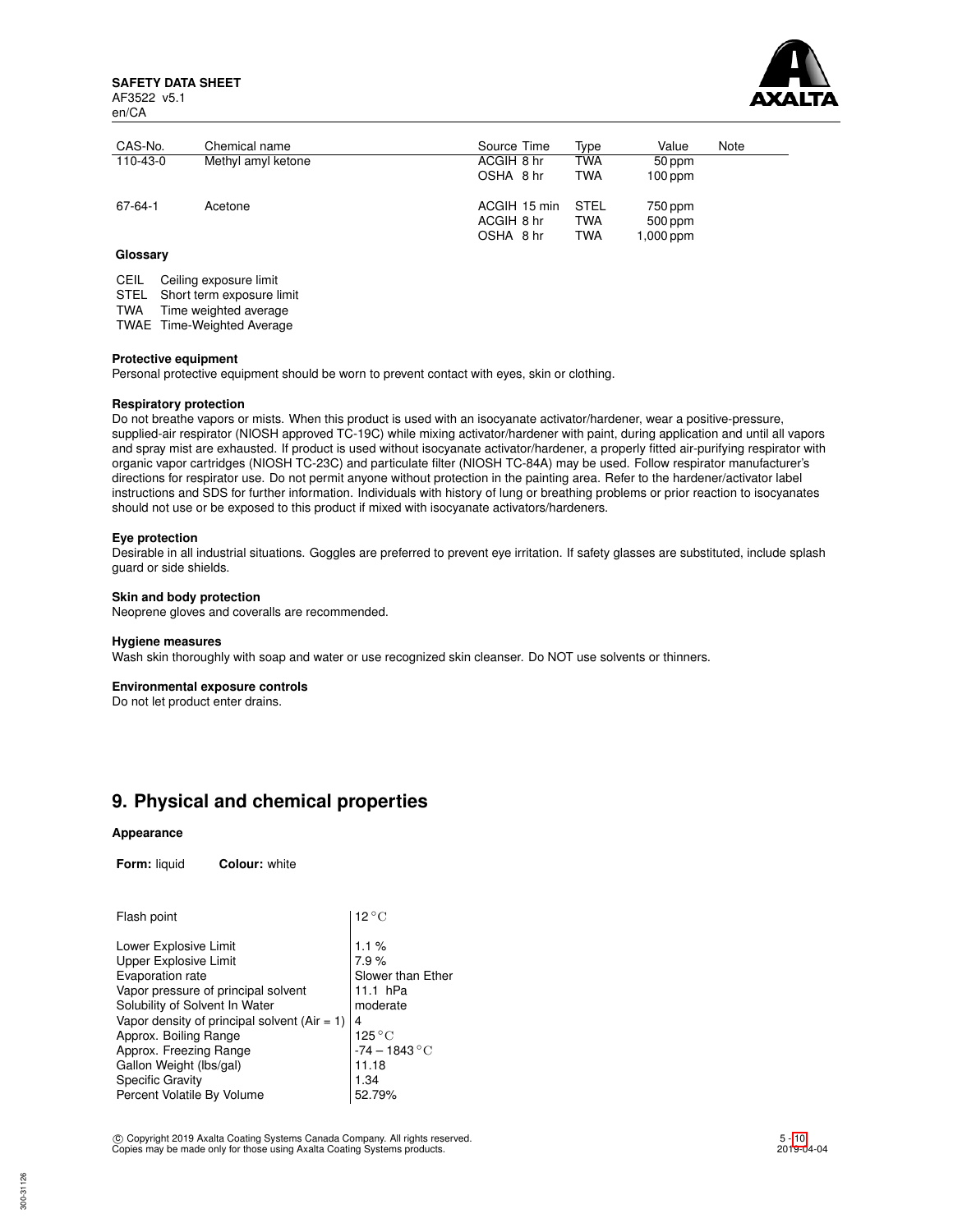

Percent Volatile By Weight | 35.10% Percent Solids By Volume 47.21%<br>Percent Solids By Weight 64.90% Percent Solids By Weight 64.90%<br>
pH (waterborne systems only) Not applicable pH (waterborne systems only) Partition coefficient: n-octanol/water | No data available Ignition temperature 377 °C DIN 51794 Decomposition temperature Not applicable.<br>Viscosity (23 °C) Not applicable. Viscosity  $(23 °C)$  Not applicable. ISO 2431-1993

# **10. Stability and reactivity**

## **Stability**

Stable

## **Conditions to avoid**

Stable under recommended storage and handling conditions (see section 7).

### **Materials to avoid**

None reasonably foreseeable.

### **Hazardous decomposition products**

In the event of fire Carbon monoxide, fluorinated hydrocarbons, hydrogen fluoride, nitrogen oxides may be formed.

### **Hazardous Polymerization**

Will not occur.

#### **Sensitivity to Static Discharge**

Solvent vapors in air may explode if static grounding and bonding is not used during transfer of this product.

#### **Sensitivity to Mechanical Impact**

None known.

# **11. Toxicological information**

#### **Information on likely routes of exposure**

### **Inhalation**

May cause nose and throat irritation. May cause nervous system depression characterized by the following progressive steps: headache, dizziness, nausea, staggering gait, confusion, unconsciousness. Reports have associated repeated and prolonged overexposure to solvents with permanent brain and nervous system damage. The thermal decomposition vapours of fluorinated polymers may cause polymer fume fever with flu-like symptoms in humans, especially when smoking contaminated tobacco. If this product mixed with an isocyanate activator/hardener (see SDS for the activator), the following health effects may apply: Exposure to isocyanates may cause respiratory sensitization. This effect may be permanent. Symptoms include an asthma-like reaction with shortness of breath, wheezing, cough or permanent lung sensitization. This effect may be delayed for several hours after exposure. Repeated overexposure to isocyanates may cause a decrease in lung function, which may be permanent. Individuals with lung or breathing problems or prior reactions to isocyanates must not be exposed to vapors or spray mist of this product.

## **Ingestion**

May result in gastrointestinal distress.

#### **Skin or eye contact**

May cause irritation or burning of the eyes. Repeated or prolonged liquid contact may cause skin irritation with discomfort and dermatitis.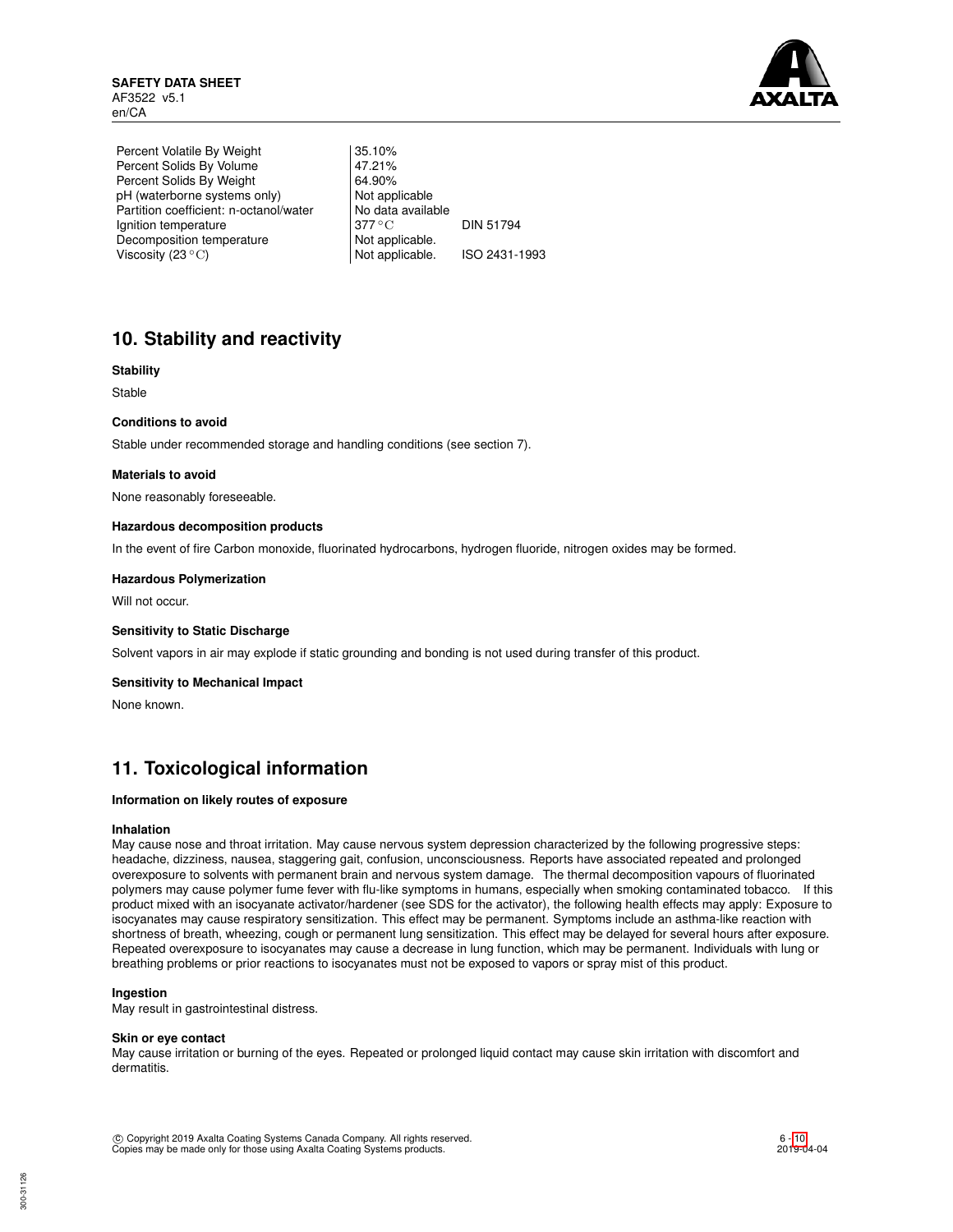

## **Delayed and immediate effects and also chronic effects from short and long term exposure:**

**Acute oral toxicity** not hazardous

#### **Acute dermal toxicity** not hazardous

## **Acute inhalation toxicity**

not hazardous

% of unknown composition: 1.2 %

## **Skin corrosion/irritation**

Not classified according to GHS criteria

## **Serious eye damage/eye irritation** Not classified according to GHS criteria

### **Respiratory sensitisation**

Not classified according to GHS criteria

## **Skin sensitisation**

| Bis(1,2,2,6,6-pentamethyl-4-piperidinyl) sebacate                             | Category 1A |
|-------------------------------------------------------------------------------|-------------|
| Decanedioic acid, methyl 1,2,2,6,6-pentamethyl-4-piperidinyl ester Category 1 |             |
| Trimethyl orthoacetate                                                        | Category 1  |

## **Germ cell mutagenicity**

Not classified according to GHS criteria

## **Carcinogenicity**

Titanium dioxide Category 2

**Toxicity for reproduction** Not classified according to GHS criteria

#### **Target Organ Systemic Toxicant - Single exposure**

- **Inhalation**
	- **Narcotic effects** Methyl amyl ketone

## **Target Organ Systemic Toxicant - Repeated exposure**

Not classified according to GHS criteria

#### **Aspiration toxicity**

Not classified according to GHS criteria

## **Numerical measures of toxicity (acute toxicity estimation (ATE),etc. )**

No information available.

## **Symptoms related to the physical, chemical and toxicological characteristics**

Exposure to component solvents vapours concentration in excess of the stated occupational exposure limit may result in adverse health effect such as mucous membrane and respiratory system irritation and adverse effect on kidney, liver and central nervous system. Symptoms and signs include headache, dizziness, fatigue, muscular weakness, drowsiness and in extreme cases, loss of consciousness. Through skin resorbtion, solvents can cause some of the effects described here. Repeated or prolonged contact with the preparation may cause removal of natural fat from the skin resulting in non-allergic contact dermatitis and absorption through the skin. The liquid splashed in the eyes may cause irritation and reversible damage.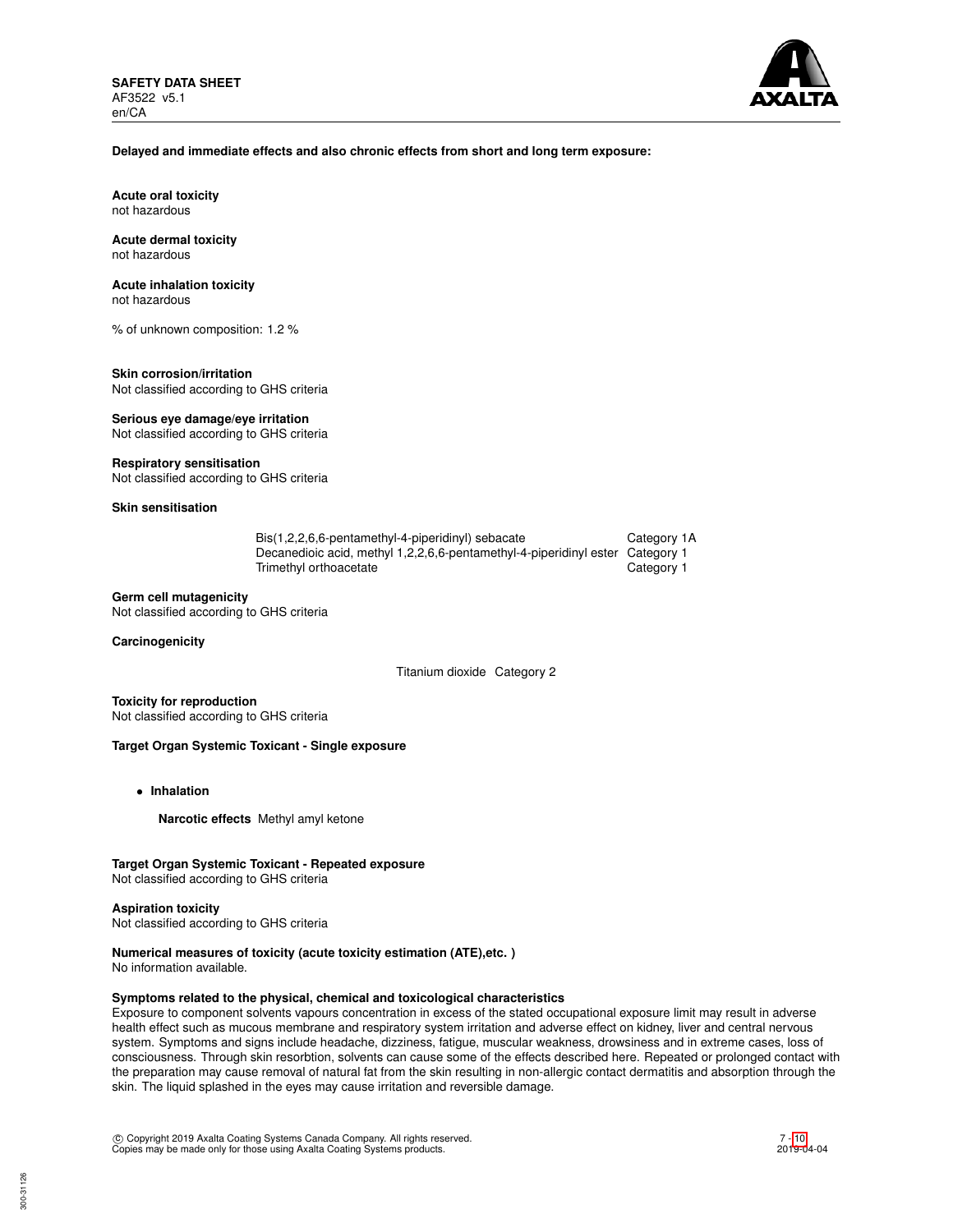

# **12. Ecological information**

There are no data available on the product itself. The product should not be allowed to enter drains or watercourses.

# **13. Disposal considerations**

## **Provincial Waste Classification**

Check appropriate provincial and local waste disposal regulations for proper classifications.

## **Waste Disposal Method**

Do not allow material to contaminate ground water systems. Incinerate or otherwise dispose of waste material in accordance with Federal, State, Provincial, and local requirements. Do not incinerate in closed containers.

## **14. Transport information**

**International transport regulations**

| IMDG (Sea transport)<br>UN number:<br>Proper shipping name:      | 1263<br>PAINT   |
|------------------------------------------------------------------|-----------------|
| Hazard Class:                                                    | 3               |
| Subsidiary Hazard Class:                                         | Not applicable. |
| Packing group:                                                   | н               |
| Marine Pollutant:                                                | no              |
| ICAO/IATA (Air transport)<br>UN number:<br>Proper shipping name: | 1263<br>PAINT   |
| Hazard Class:                                                    | 3               |
| Subsidiary Hazard Class:                                         | Not applicable. |
| Packing group:                                                   | н               |
| TDG<br>UN number:<br>Proper shipping name:                       | 1263<br>PAINT   |
| Hazard Class:                                                    | 3               |
| Subsidiary Hazard Class:                                         | Not applicable. |
| Packing group:                                                   | н               |

#### **Matters needing attention for transportation**

Confirm that there is no breakage, corrosion, or leakage from the container before shipping. Be sure to prevent damage to cargo by loading so as to avoid falling, dropping, or collapse. Ship in appropriate containers with denotation of the content in accordance with the relevant statutes and rules.

# **15. Regulatory information**

## **TSCA Status**

In compliance with TSCA Inventory requirements for commercial purposes.

## **DSL Status**

All components of the mixture are listed on the DSL.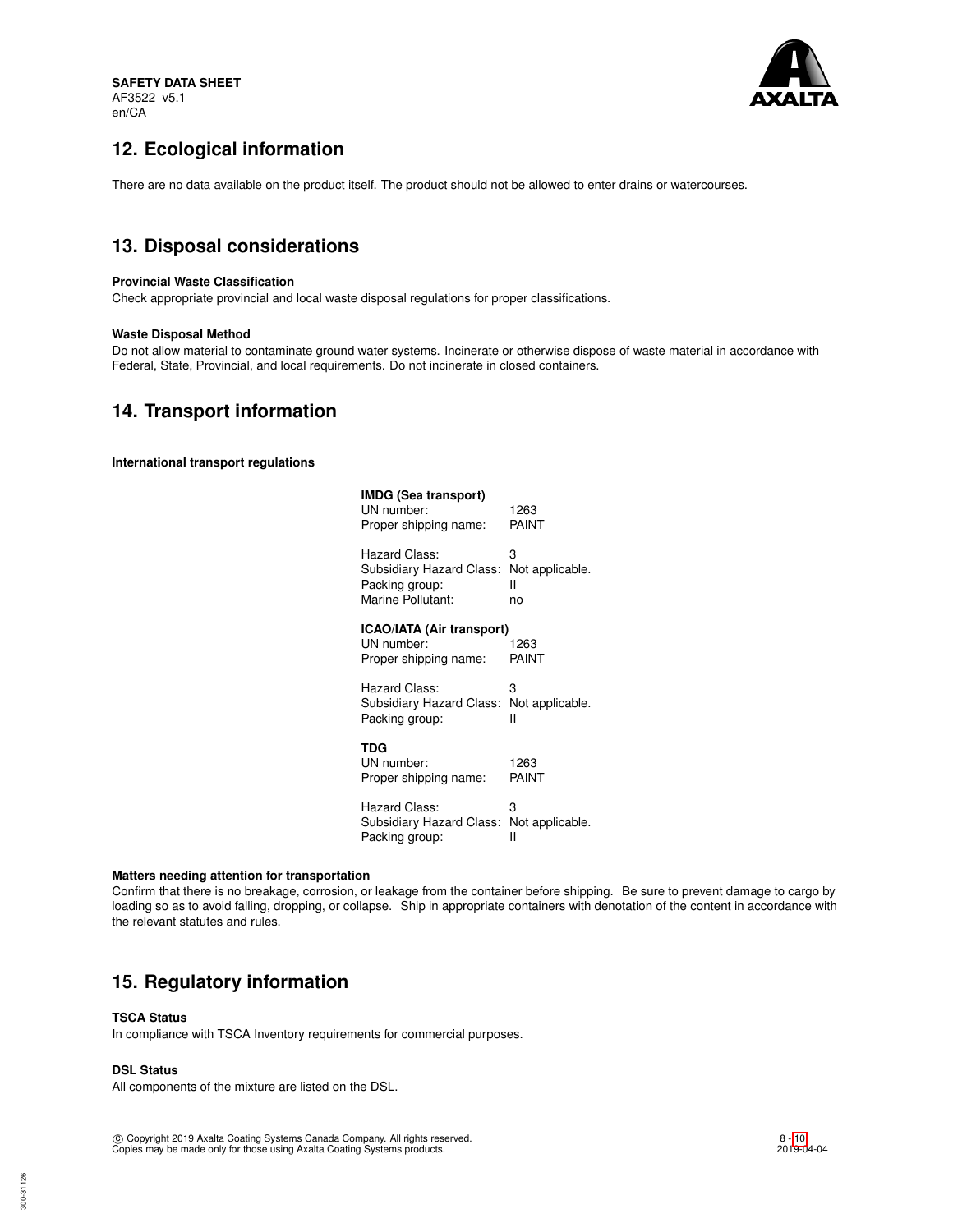

## **Photochemical Reactivity**

Non-photochemically reactive

## **Regulatory information**

|            |                                                                                         |     |                |           | <b>EPCRA</b> |     | CERCLA    | CAA        |
|------------|-----------------------------------------------------------------------------------------|-----|----------------|-----------|--------------|-----|-----------|------------|
| CAS#       | Ingredient                                                                              | 302 | TPQ            | RQ.       | 311/312      | 313 | RQ(lbs)   | <b>HAP</b> |
|            | 13463-67-7 Titanium dioxide                                                             | N   | ΝR             | <b>NR</b> | А            | N   | ΝR        | N          |
|            | 123-86-4 Butyl acetate                                                                  | N   | N <sub>R</sub> | <b>NR</b> | A,C,F        | N   | <b>NR</b> | N          |
| 110-43-0   | Methyl amyl ketone                                                                      | N   | <b>NR</b>      | <b>NR</b> | A,C,F        | N   | <b>NR</b> | N          |
|            | 98-56-6 4-chlorobenzotrifluoride                                                        | N   | <b>NR</b>      | <b>NR</b> | C, F, P      | N   | <b>NR</b> | N          |
| 67-64-1    | Acetone                                                                                 | N   | <b>NR</b>      | <b>NR</b> | A,C,F        | N   | 5.000     | N          |
| 763-69-9   | Ethyl 3-ethoxy propionate                                                               | N   | <b>NR</b>      | <b>NR</b> | <b>NA</b>    | N   | <b>NR</b> | N          |
| 41556-26-7 | $Dis(1,2,2,6,6\text{-pentamethyl-}$<br>4-piperidinyl) sebacate                          | N   | N <sub>R</sub> | <b>NR</b> | A,F          | N   | <b>NR</b> | N          |
|            | 82919-37-7 Decanedioic acid, methyl<br>$1,2,2,6,6$ -pentamethyl-4-<br>piperidinyl ester | N   | <b>NR</b>      | <b>NR</b> | N            | N   | ΝR        | N          |
| 1445-45-0  | Trimethyl orthoacetate                                                                  | N   | ΝR             | <b>NR</b> | NA           | N   | ΝR        | N          |

## **Key:**

| <b>EPCRA</b>                                            | Emergency Planning and Community Right-to-know Act (aka Title III, SARA)                                                                                                                                                                       |                                            |  |
|---------------------------------------------------------|------------------------------------------------------------------------------------------------------------------------------------------------------------------------------------------------------------------------------------------------|--------------------------------------------|--|
| 302                                                     | Extremely hazardous substances                                                                                                                                                                                                                 |                                            |  |
| $311/312$ Categories $F =$ Fire Hazard                  | R = Reactivity Hazard<br>$P =$ Pressure Related Hazard                                                                                                                                                                                         | $A = Acute$ Hazard<br>$C =$ Chronic Hazard |  |
| 313 Information                                         | Section 313 Supplier Notification - The chemicals listed above with<br>a 'Y' in the 313 column are subject to reporting requirements of<br>Section 313 of the Emergency Planning and Community<br>Right-to-Know act of 1986 and of 40 CFR 372. |                                            |  |
| CERCLA<br><b>HAP</b><br><b>TPQ</b><br>RQ.<br>NA.<br>NR. | Comprehensive Emergency Response, Compensation and Liability Act of 1980.<br>Listed as a Clean Air Act Hazardous Air Pollutant.<br>Threshold Planning Quantity.<br><b>Reportable Quantity</b><br>not available<br>not regulated                |                                            |  |

# **16. Other information**

HMIS rating H: 2 F: 3 R: 0

Glossary of Terms:

- ACGIH | American Conference of Governmental Industrial Hygienists.<br>
IARC | International Agency for Research on Cancer.
- IARC | International Agency for Research on Cancer.<br>
NTP | National Toxicology Program.
- NTP National Toxicology Program.<br>OEL Cocupational Exposure Limit
- Occupational Exposure Limit
- OSHA | Occupational Safety and Health Administration.<br>STEL | Short term exposure limit
- STEL Short term exposure limit<br>TWA Time-weighted average.
- Time-weighted average.
- PNOR Particles not otherwise regulated.
- PNOC Particles not otherwise classified.

NOTE: The list (above) of glossary terms may be modified.